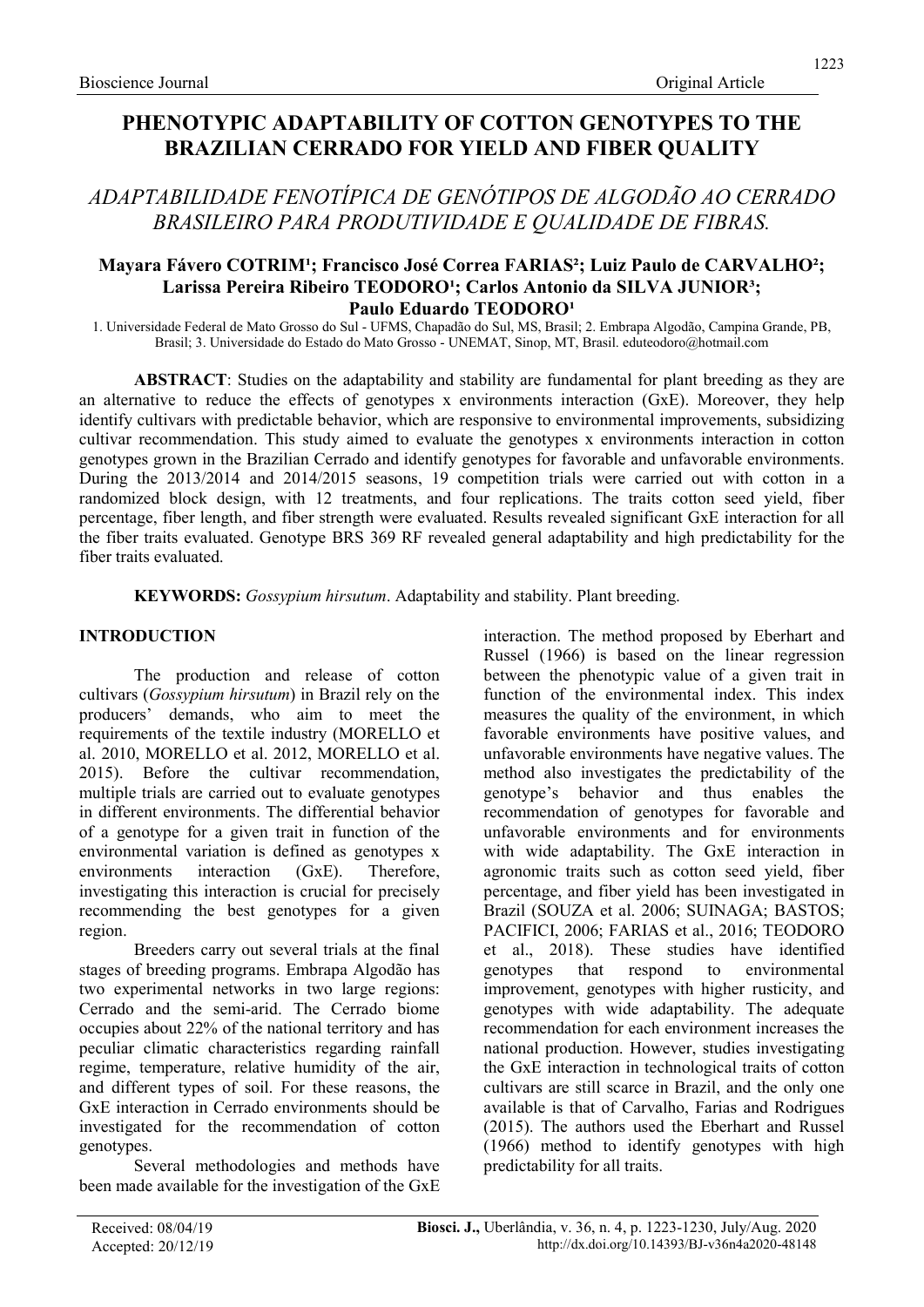Carvalho, Farias and Rodrigues (2015) also demonstrated that the GxE interaction in technological traits is complex, with a wide variation in genotype order throughout environments. Thus, this factor must be considered in genotypes recommendation to meet the demands of the textile industry. This study aimed to evaluate the GxE interaction in cotton genotypes grown in the Brazilian Cerrado and identify genotypes for favorable and unfavorable environments.

# MATERIAL AND METHODS

Nineteen trials of cotton cultivars were carried out during the 2013/2014 and 2014/2015

seasons. The environments consisted of combining municipalities and seasons, according to the edaphoclimatic characteristics (Table 1) and graphical representation of the locations (Figure 1). The 12 standard cultivars were TMG 41 WS, TMG 43 WS, IMA CV 690, IMA 5675 B2RF, IMA 08 WS, NUOPAL, DP 555 BGRR, DELTA OPAL, BRS 286, BRS 335, BRS 368 RF, and BRS 369 RF. Cultivars were not the same in all years and locations, and thus the selection was based on the rainfall in the largest number of experiments, aiming to decrease the imbalance of the analyses of variance.

Table 1. Location and altitude (ALT), latitude (LAT), longitude (LONG), annual rainfall (RAIN), and average annual temperature (TEMP) in the 2013/2014 and 2014/2015 seasons.

| Location/State                  | $\cdots$ $\cdots$ $\cdots$<br>Sigla <sup>1</sup> | Season    | Alt.<br>(m) | Lat.<br>(S)     | Long. $(W)$ | Rain<br>(mm) | Temp.<br>$(^{\circ}C)$ | Climate <sup>2</sup> |
|---------------------------------|--------------------------------------------------|-----------|-------------|-----------------|-------------|--------------|------------------------|----------------------|
| Trindade/MG                     | TRI                                              | 2013/2014 | 927         | $21^{\circ}06'$ | 44°10'      | 1467         | 23.2                   | Aw                   |
| Helena<br>do<br>Santa           | SHE1                                             | 2013/2014 | 562         | 17°48'          | 50°35'      | 1539         | 24.3                   | Aw                   |
| Goias/GO                        | SHE <sub>2</sub>                                 | 2014/2015 |             |                 |             |              |                        |                      |
| Pedra Preta/MT                  | PPA1                                             | 2013/2014 | 248         | 16°37'          | 54°28'      | 489          | 25.1                   | <b>B</b> sh          |
|                                 | PPA <sub>2</sub>                                 | 2014/2015 |             |                 |             |              |                        |                      |
|                                 | PVA1                                             | 2013/2014 |             |                 |             |              |                        |                      |
| Primavera<br>do                 | PVA <sub>2</sub>                                 | 2013/2014 | 465         | 15°33'          | 54°17'      | 1784         | 22.0                   | Aw                   |
| leste/MT                        | PVA3                                             | 2014/2015 |             |                 |             |              |                        |                      |
|                                 | PVA4                                             | 2014/2015 |             |                 |             |              |                        |                      |
| Campo Verde/MT                  | CV1                                              | 2013/2014 | 736         | 15°32'          | 55°10'      | 1902         | 26.3                   | Af                   |
|                                 | CV2                                              | 2014/2015 |             |                 |             |              |                        |                      |
| Sinop/MT                        | <b>SIN</b>                                       | 2013/2014 | 345         | 11°51'          | 55°30'      | 1818         | 25.0                   | Aw                   |
| Eduardo<br>Luiz<br>Magalhães/BA | <b>LEM</b>                                       | 2013/2014 | 769         | 12°5'           | 45°47'      | 1511         | 24.2                   | Aw                   |
| São Desidério/BA                | <b>SDES</b>                                      | 2013/2014 | 497         | 12°21'          | 44°58'      | 1289         | 24.7                   | Aw                   |
| Montividiu/GO                   | <b>MON</b>                                       | 2013/2014 | 821         | 17°26'          | 51°10'      | 1512         | 23.0                   | Aw                   |
| Magalhães<br>de<br>Almeida/MA   | <b>MAG</b>                                       | 2013/2014 | 36          | 03°23'          | 42°12'      | 1430         | 27.2                   | Aw                   |
| Teresina/PI                     | <b>TER</b>                                       | 2013/2014 | 72          | $05^{\circ}05'$ | 42°48'      | 1349         | 27.6                   | Aw                   |
| Chapadão do Sul/MS              | <b>CHA</b>                                       | 2014/2015 | 810         | 18°47'          | 52°37'      | 1600         | 22.7                   | Aw                   |
| Sorriso/MT                      | <b>SOR</b>                                       | 2014/2015 | 365         | 12°32'          | 55°42'      | 1883         | 25.0                   | Aw                   |

 $\frac{1}{1}$ : locations abbreviations  $\frac{2}{1}$ : Köppen classification.

The experiment was carried out in a randomized block design with 12 treatments and four replications. The experimental unit consisted of four 5-m rows spaced at 0.90m between rows, with a density of 9  $m^{-1}$  plants. In each experimental unit, cotton seed yield (Y) was evaluated in the two central rows, corrected to 13% moisture, and extrapolated to  $kg$  ha<sup>-1</sup> by the covariance method (VENCOVSKY; CRUZ, 1991).

Data were subject to joint analysis of variance, according to the model described in Equation 1:

$$
Y_{ijk} = \mu + B/E_{jk} + G_i + E_j + GE_{ij} + e_{ijk}
$$
\nwhere:

\n
$$
(1)
$$

 $Y_{ijk}$  is the observation in the k-th block, evaluated in the i-th genotype and j-th environment; μ is the overall mean of the experiments;  $B/E<sub>ik</sub>$  is the effect of block k within the environment j;  $G_i$  is the effect of the i-th genotype considered as fixed;  $E_i$  is the effect of the j-th environment considered as random;  $GE_{ii}$  is the random effect of the genotype i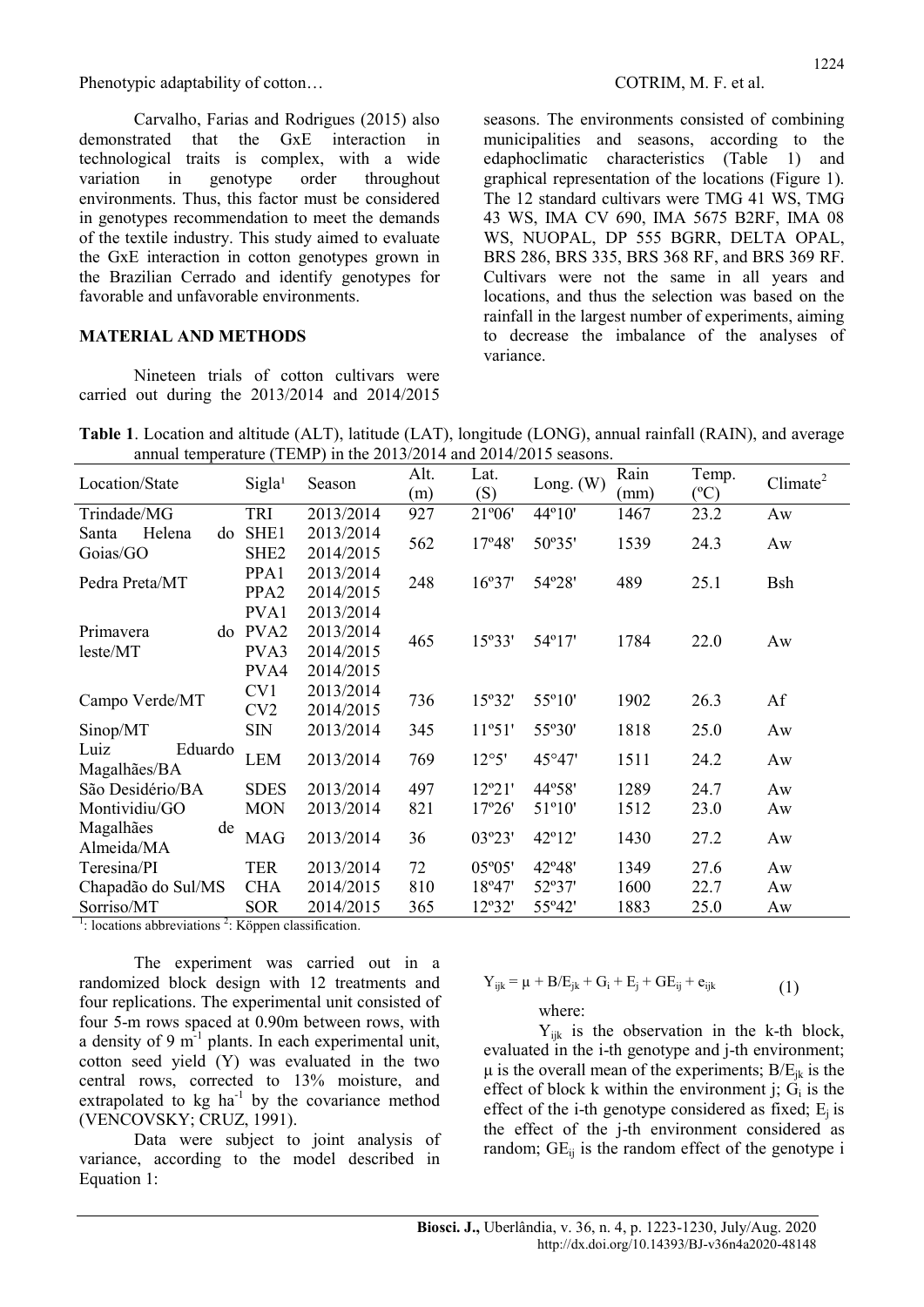x environment j interaction;  $e_{ijk}$  is the random error associated with the observation  $Y_{ijk}$ .

The means of the genotypes were compared by the Scott-Knott test at the 5% probability. After verifying the significance of the GxE interaction, data were subject to the analyses of adaptability and stability, using the methodologies of Eberhart and Russell (1966), according to the following statistical model:

$$
Y_{ij} = \beta_{0i} + \beta_{1i} I_j + \psi_{ij}
$$
 (2)

where:  $Y_{ii}$  is the mean of genotype i in environment j;  $\beta_{0i}$  is the linear coefficient of the i-th genotype;  $\beta_{1i}$  is the regression coefficient that measures the response of the i-th genotype to the variation of the environment j;  $I_j$  is the environmental index



 $\psi_{ii}$  are the random errors, in which each component can be decomposed as  $\Psi_{ii} = \delta_{ii} + \overline{\epsilon}_{ii}$ , where  $\delta_{ij}$  is the deviations of regression and  $\overline{\epsilon}_{ij}$  is the mean experimental error.

The analysis of adaptability and stability proposed by Eberhart and Russell (1966) is based on the linear regression analysis, in which genotypes with general or wide adaptability are those with  $\beta_{1i}$ =1; genotypes with specific adaptability to favorable environments are those with  $\beta_{1i}$  > 1; and genotypes

with specific adaptability to unfavorable environments are those with  $\hat{\beta}_{1i}$  < 1. The stability was evaluated by the deviations of regression  $(\hat{\sigma}_{di})$ associated with the coefficient of determination (R<sup>2</sup>); genotypes with  $\hat{\sigma}_{di}^2 = 0$  and R<sup>2</sup> above 70% were considered of to have predictable behavior, and genotypes with  $\hat{\sigma}_{di}^2 \neq 0$  and R<sup>2</sup> below 70% were considered to have unpredictable behavior. The hypotheses of interest are H<sub>0</sub>:  $β_{1i} = 1$  *versus* H<sub>1</sub>:  $β_{1i} \neq$ ; and  $H_0: \sigma_{di}^2 = 0$  versus  $H_1: \sigma_{di}^2 > 0$ . The hypotheses were evaluated by the t and F tests at the 5% probability, respectively. Afterward, genotypes were classified into one of the six classes described in Table 2. All analyses were carried out in the Genes software (CRUZ, 2006).

### RESULTS AND DISCUSSION

### Joint analysis of variance and classification of environments

The F test (Table 3) indicated the similarity between the effects of genotypes for cotton seed yield (Y). However, the other traits had significance for the effects of genotypes ( $p \le 0.05$ ), indicating genetic variability for traits FP, FL, and FR. The presence of the GxE interaction indicated the existence of variability of genotypes behavior throughout the environments for all the evaluated traits. Similar results were observed by other authors when studying the presence and absence of the GxE interaction in cotton in several locations in Brazil (SOUZA et al., 2006; SUINAGA; BASTOS; PACIFICI, 2006; SILVA FILHO et al., 2008; CARVALHO; FARIAS; RODRIGUES 2015; FARIAS et al. 2016).

| Table 3. Summary of the analysis of variance for cotton seed yield (Y), fiber percentage (FP), fiber length |
|-------------------------------------------------------------------------------------------------------------|
| (FL), and fiber strength (FS) of 12 early cotton genotypes carried out in 19 locations in the Brazilian     |
| Cerrado, in the $2013/2014$ and $2014/2015$ seasons.                                                        |

|                      |     | $\sim$ corructed, in the 2019/2011 under 2011/2019 between. |           |         |         |  |  |
|----------------------|-----|-------------------------------------------------------------|-----------|---------|---------|--|--|
|                      | DF  |                                                             | FP        | FL      | FR      |  |  |
| Sources of Variation |     | Mean Square                                                 |           |         |         |  |  |
| Block/Environment    | 54  | 582221.44                                                   | 4.32      | 0.73    | 2.91    |  |  |
| Genotypes $(G)$      |     | 1310128.57 <sup>ns</sup>                                    | 136.68*   | 23.79*  | 79.78*  |  |  |
| Environments (E)     | 18  | 61511492.56*                                                | $104.32*$ | 35.18*  | 88.02*  |  |  |
| <b>GxE</b>           | 198 | 874829.53*                                                  | $7.84*$   | $1.06*$ | $3.76*$ |  |  |
| Residue              | 627 | 333939.13                                                   | 2.51      | 0.58    | $2.33*$ |  |  |
| CV(%)                |     | 13.88                                                       | 3.77      | 2.55    | 5.04    |  |  |

\*, ns: significant and non-significant, respectively, by the F test at the 5% of probability. DF: degrees of freedom. CV: coefficient of variation

The significance of the GxE interaction may be due to predictable factors (soil management practices, pests and diseases, supplementary irrigation, base fertilization) and/or unpredictable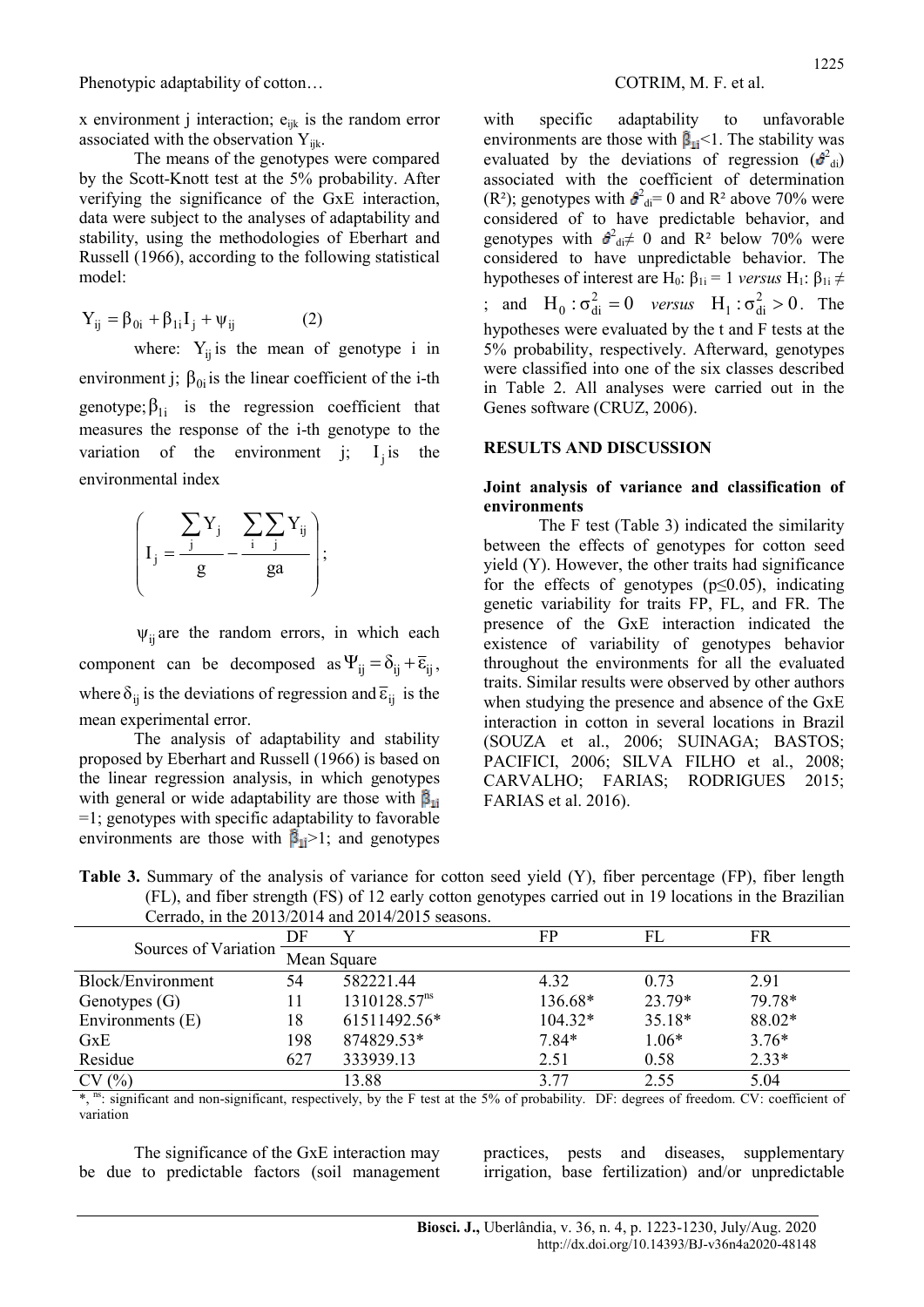factors (temperature, relative humidity of the air, and solar radiation during the crop cycle). The causes of this interaction are attributed to the adaptive factors and the scale of variables measurement. Therefore, the use of methods such as that of Eberhart and Russel (1966) are necessary to investigate the GxE interaction in these traits and identify genotypes with adaptation and behavior predictability for the environments of the Brazilian Cerrado.

Table 4 shows estimates of the environmental indices obtained by the Eberhart and Russel (1966) method for the 19 evaluated

environments. Positive values indicate that the environment had mean above the overall mean of all environments, and consequently, negative values indicate that the mean of the environment is below the overall mean of all environments. Environments PVA1 and SDES were the only ones with positive values, which characterizes them as favorable environments. Genotypes recommended for these environments should be able to respond to these favorable conditions, that is, they should be able to respond satisfactorily to high investments in agricultural practices (such as fertilization, irrigation, and pest, diseases, and weeds control).

Table 4. Environmental index (Ij) of cotton seed yield (Y), fiber percentage (FP), fiber length (FL), and fiber strength (FS) of 12 cotton genotypes in the 19 trials carried out in Cerrado in 2013/14 and 2014/15 seasons.

| Environment <sup>1</sup> | lj         |           |           |           |
|--------------------------|------------|-----------|-----------|-----------|
|                          | Y          | FP        | FL        | <b>FS</b> |
| TRI                      | 1881.59    | 0.1951    | 0.6318    | $-1.0498$ |
| SHE <sub>1</sub>         | 946.37     | $-0.7849$ | 0.6649    | 0.5927    |
| PVA1                     | 1162.16    | 0.5265    | 1.5330    | 1.0809    |
| CV1                      | $-373.16$  | $-0.5335$ | $-0.2070$ | $-0.7629$ |
| <b>SIN</b>               | $-2747.02$ | 2.8638    | $-1.9776$ | $-2.6516$ |
| PVA <sub>2</sub>         | 101.84     | $-0.1414$ | 0.4633    | 0.5404    |
| PPA1                     | 609.04     | $-1.3783$ | 0.7585    | $-1.4252$ |
| <b>LEM</b>               | $-257.66$  | 0.5692    | 0.6347    | 1.0438    |
| <b>SDES</b>              | 1345.84    | 0.9109    | 0.6262    | 0.1307    |
| <b>MONT</b>              | $-1348.88$ | 0.3988    | $-1.4586$ | 0.2125    |
| <b>MAG</b>               | 264.83     | $-2.0941$ | 0.0860    | 1.9065    |
| <b>TER</b>               | 29.99      | 1.9051    | $-1.0628$ | 1.0036    |
| PPA <sub>2</sub>         | 375.28     | $-0.2328$ | 0.1130    | $-0.8877$ |
| CV2                      | $-440.47$  | 1.2611    | $-0.2088$ | 0.1873    |
| SHE <sub>2</sub>         | $-934.86$  | $-2.1762$ | $-0.2080$ | $-0.9346$ |
| <b>CHAP</b>              | 605.47     | 1.1151    | $-0.0165$ | $-1.3631$ |
| PVA3                     | 629.80     | $-3.2372$ | 0.4305    | 3.1186    |
| <b>SOR</b>               | $-1863.59$ | 0.3701    | $-0.9459$ | 0.3709    |
| PVA4                     | 13.37      | 0.4626    | 0.1433    | $-1.1131$ |

<sup>1</sup>Abbreviations described in Table 1.

Conversely, environments CV1, SIN, and SHE2 were classified as unfavorable, except for the trait fiber percentage (FP) in the SIN environment. In these environments, genotypes with higher rusticity are desirable since a lower level of technology is employed. The classification of the other environments did not agree with each other for all traits, revealing higher complexity in the recommendation of cotton genotypes when considering both agronomic and technological traits.

## Adaptability and stability of agronomic traits

Table 5 shows the mean cotton seed yield  $(\hat{\beta}_0)$  and the parameters of adaptability  $(\hat{\beta}_1)$  and stability ( $\hat{\sigma}_{di}^2$  and R<sup>2</sup>), based on the Eberhart and Russell (1966) method. Considering these parameters, genotype IMA CV 690, besides the high yield, is also the most suitable for cultivation in favorable environments  $(\vec{B}) > 1$  and has high behavior predictability  $(R^2>90\%)$ . This genotype can respond favorably to the environmental stimulus and should be used by producers who use high technology level.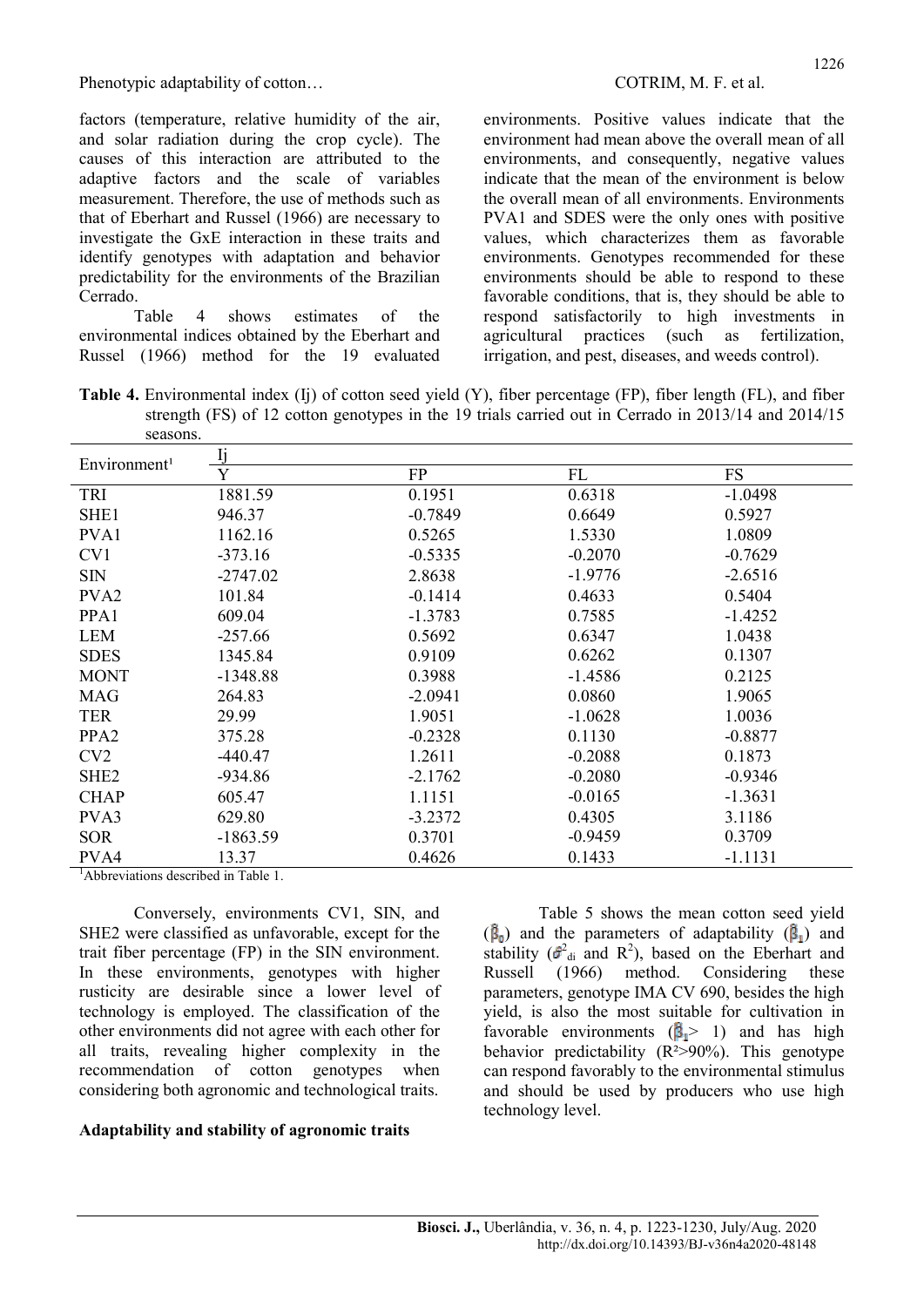| <b>Table 5.</b> Mean cotton seed yield (kg ha <sup>-1</sup> ), coefficients of regression $(\hat{\beta}_1)$ , deviations of regression $(\hat{\beta}_d)$ , and |  |
|----------------------------------------------------------------------------------------------------------------------------------------------------------------|--|
| coefficient of determination $(R^2)$ obtained by the Eberhart and Russel (1966) for 12 cotton genotypes                                                        |  |
| in 19 environments in the Brazilian Cerrado.                                                                                                                   |  |

|                      | ш тэ ентношкошо ш ию втадшан сепадо. |                      |                                                              |       |  |
|----------------------|--------------------------------------|----------------------|--------------------------------------------------------------|-------|--|
| Genotypes            | Means $(\vec{\beta}_0)$              | ß,                   | $\frac{\partial^2}{\partial \dot{a}^2}$ (x 10 <sup>6</sup> ) | $R^2$ |  |
| TMG 41 WS            | 4225.87 a                            | $0.99^{ns}$          | $1.22*$                                                      | 86.60 |  |
| TMG 43 WS            | 4079.31 b                            | $0.84*$              | $1.22*$                                                      | 82.62 |  |
| <b>IMA CV 690</b>    | 4473.31 a                            | $1.17*$              | $1.16*$                                                      | 90.33 |  |
| <b>IMA 5675 B2RF</b> | 3943.15 b                            | $0.74*$              | $2.21*$                                                      | 71.26 |  |
| IMA 08 WS            | 4078.12 b                            | $0.76*$              | $1.14*$                                                      | 80.19 |  |
| <b>NUOPAL</b>        | 4115.30 b                            | $0.99^{ns}$          | 0.53 <sup>ns</sup>                                           | 90.74 |  |
| DP 555 BGRR          | 4222.43a                             | 1.10 <sup>ns</sup>   | 0.02 <sup>ns</sup>                                           | 95.08 |  |
| <b>DELTA OPAL</b>    | 4135.37 b                            | $1.18*$              | $0.68*$                                                      | 92.60 |  |
| <b>BRS 286</b>       | 4188.34 a                            | $1.01$ <sup>ns</sup> | $1.25*$                                                      | 87.05 |  |
| <b>BRS 335</b>       | 4053.95 b                            | 1.06 <sup>ns</sup>   | $1.70*$                                                      | 85.88 |  |
| <b>BRS 368 RF</b>    | 4191.66 a                            | $0.98$ <sup>ns</sup> | $0.61*$                                                      | 90.03 |  |
| <b>BRS 369 RF</b>    | 4246.14 a                            | $1.11$ <sup>ns</sup> | $0.45^{\text{ns}}$                                           | 92.89 |  |
| Mean                 | 4162.74                              |                      |                                                              |       |  |

\*.<sup>ns</sup>: significant and non-significant, respectively, by the F test at the 5% of probability.

Among the genotypes, the most recommended for unfavorable environments were TMG 43 WS and IMA 08 WS. Although their mean was below the overall mean of all environments, they have behavior predictability  $(R<sup>2</sup> > 80%)$  and may be a good option for producers who grow cotton in the off-season, which is a period of high climatic instability in the Brazilian Cerrado.

According to the method applied, the ideal genotype should have high mean for the evaluated trait,  $\hat{\beta}_1 = 1$  (general adaptability), not-significant  $R^2_{\text{di}}$ , and high R<sup>2</sup> (> 70%). Thus, genotypes BRS 369 RF and DP 555 BGRR were considered of general adaptability and are close to the ideal genotype described by Eberhart and Russel (1966). Therefore, they can be grown in any environment of the Brazilian Cerrado.

Regarding fiber percentage, only genotype IMA 5675 B2RF showed adaptability to favorable environments ( $\hat{\beta}_{\text{II}}$ >1) and predictability ( $\hat{\sigma}_{\text{di}}^2$ = 0). However, its mean  $(\hat{\sigma}^2_{\text{di}}= 0)$  was below the overall mean of all environments (Table 6). Stability indices equal or close to zero evidence predictability in the phenotypic expression. Similarly, genotype BRS 286 also showed adaptability to favorable environments  $(\hat{\beta}_1 > 1)$  and mean  $(\hat{\beta}_2)$  below the overall mean; however, BRS 286 is associated with a high coefficient of determination  $(R^2>80\%)$ . Carvalho, Farias and Rodrigues (2015) found different results when evaluating the fiber percentage and observed low predictability in favorable environments for nine genotypes tested in the Brazilian Northeast region.

Table 6. Mean fiber percentage (%), coefficients of regression ( $\beta_1$ ), deviations of regression ( $\hat{\sigma}_{di}^2$ ), and coefficient of determination  $(R^2)$  obtained by the Eberhart and Russel (1966) method for 12 cotton genotypes in 19 environments in the Brazilian Cerrado.

| $5^{\circ}$ holds be the $12^{\circ}$ |                        |                      |                                          |       |
|---------------------------------------|------------------------|----------------------|------------------------------------------|-------|
| Genotypes                             | Mean $(\vec{\beta}_0)$ | $\hat{\beta}_1$      | $\overline{\sigma^2_{di}(\text{x}10^6)}$ | $R^2$ |
| TMG 41 WS                             | 40.33 b                | $0.63*$              | $1.05*$                                  | 35.77 |
| TMG 43 WS                             | 41.91 b                | $0.89^{ns}$          | $0.54*$                                  | 61.08 |
| <b>IMA CV 690</b>                     | 44.21 a                | $1.28*$              | $6.13*$                                  | 35.88 |
| <b>IMA 5675 B2RF</b>                  | 41.42 b                | $1.24*$              | $0.29^{ns}$                              | 79.52 |
| <b>IMA 08 WS</b>                      | 42.90 a                | $0.82^{ns}$          | $1.26*$                                  | 45.31 |
| <b>NUOPAL</b>                         | 39.89 b                | $0.53*$              | $0.52*$                                  | 36.09 |
| DP 555 BGRR                           | 44.12 a                | $1.22^{ns}$          | $0.84*$                                  | 70.15 |
| <b>DELTA OPAL</b>                     | 40.84 b                | $0.94^{ns}$          | $1.76^{ns}$                              | 46.09 |
| <b>BRS 286</b>                        | 41.21 b                | $1.33*$              | $0.34*$                                  | 80.87 |
| <b>BRS 335</b>                        | 41.77 b                | $0.82^{ns}$          | $0.77*$                                  | 52.85 |
| <b>BRS 368 RF</b>                     | 42.05a                 | $1.11$ <sup>ns</sup> | $0.16^{ns}$                              | 78.23 |
| <b>BRS 369 RF</b>                     | 42.30a                 | $1.13^{ns}$          | $-0.14^{\text{ns}}$                      | 86.01 |
| Mean                                  | 41.91                  |                      |                                          |       |

\*.<sup>ns</sup>: significant and non-significant, respectively, by the F test at 5% probability.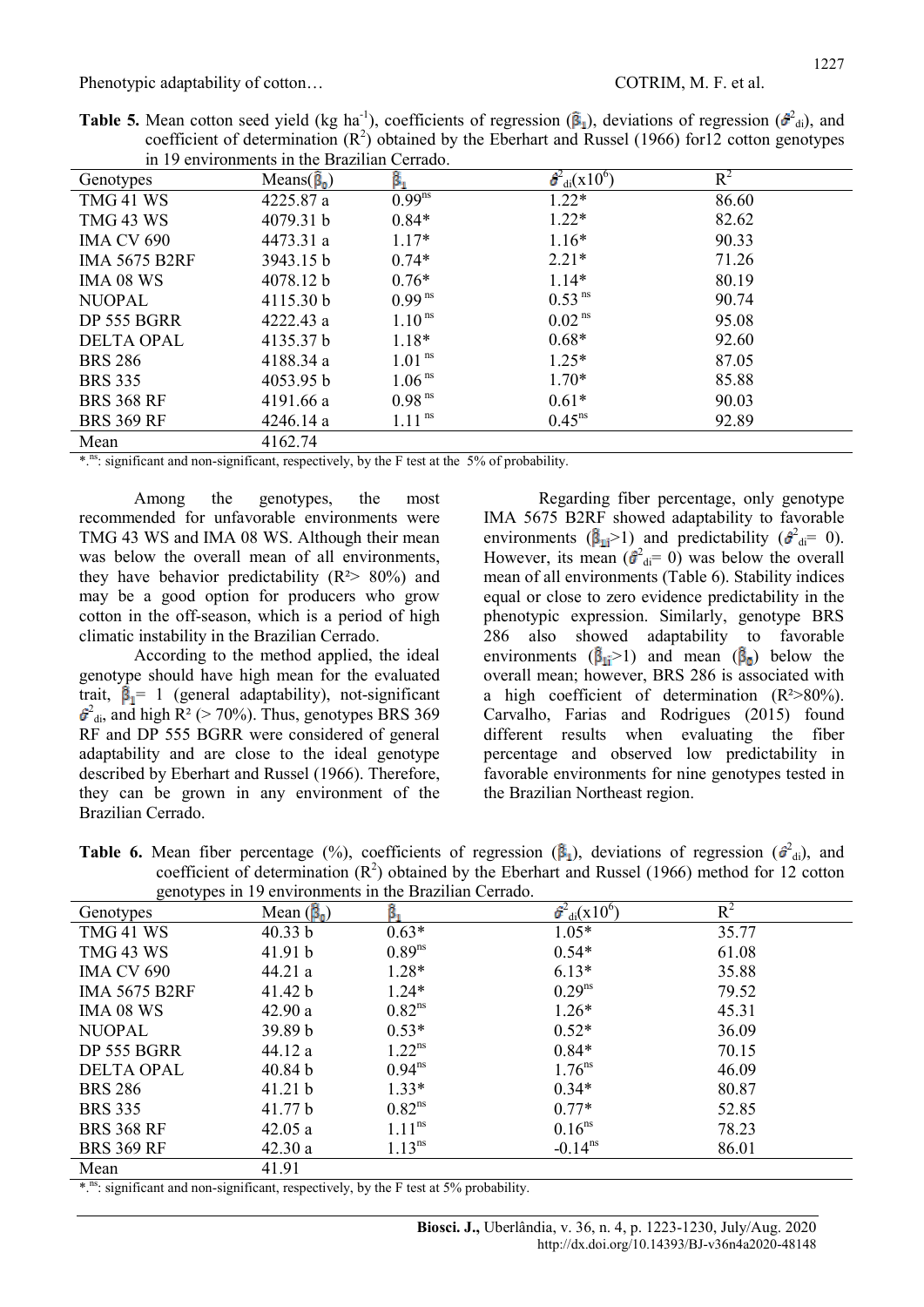Genotypes NUOPAL and TMG 41 WS are considered as adapted to unfavorable environments and as having low behavior predictability. However, the reliable recommendation of these genotypes is not possible due to low values of the coefficients of determination of both genotypes  $(R^2<40\%)$ , besides the unsatisfactory mean (below the overall mean). These results confirm the complexity of the GxE interaction in relation to fiber traits, which reinforces the need for evaluating genotypes in appropriate environments trials for which the materials are being developed.

Genotype BRS 369 RF was the ideal genotype, surpassing the others due to the high mean  $(\hat{\beta}_0)$ , adaptability to several environments

 $(\hat{\beta}_1=1)$ , and high predictability  $(\hat{\sigma}^2_{\rm di}=-0)$  and  $R^2 > 86\%$ ). Identifying the genotypes with better representativeness and performance is crucial, especially at the final stages of breeding programs.

# Adaptability and stability of technological traits

Genotype BRS 286 responded to favorable environments regarding fiber length. However, this genotype showed low predictability  $(\hat{\sigma}^2_{\text{di}}<0)$ , as indicated in Table 7. Since this genotype did not respond to environmental improvement, more evaluations with genotypes at a different location are recommended.

Table 7. Mean fiber length (mm), coefficients of regression ( $\hat{\beta}_1$ ), deviations of regression ( $\hat{\sigma}^2$ <sub>di</sub>), and coefficient of determination  $(R^2)$ , obtained by the Eberhart and Russel (1966) method for 12 cotton genotypes in 19 environments of the Brazilian Cerrado.

|                      | 19 Chvilomnčins of the Diazinal Centauo. |                    |                              |       |  |
|----------------------|------------------------------------------|--------------------|------------------------------|-------|--|
| Genotypes            | $Mean(\vec{\beta}_0)$                    | ß,                 | $\hat{\sigma}_{di}^2(x10^6)$ | $R^2$ |  |
| TMG 41 WS            | 29.13 b                                  | $0.69*$            | 0.06 <sup>ns</sup>           | 63.75 |  |
| TMG 43 WS            | 29.29 b                                  | $0.92^{ns}$        | 0.00 <sup>ns</sup>           | 81.88 |  |
| <b>IMA CV 690</b>    | 29.36 b                                  | 0.90 <sup>ns</sup> | 0.09 <sup>ns</sup>           | 73.07 |  |
| <b>IMA 5675 B2RF</b> | 29.39 b                                  | 1.05 <sup>ns</sup> | $0.13*$                      | 75.66 |  |
| <b>IMA 08 WS</b>     | 31.04a                                   | 0.96 <sup>ns</sup> | $0.35*$                      | 59.19 |  |
| <b>NUOPAL</b>        | 30.19a                                   | $0.94^{ns}$        | 0.01 <sup>ns</sup>           | 80.99 |  |
| DP 555 BGRR          | 29.50 <sub>b</sub>                       | $1.12^{ns}$        | $-0.03ns$                    | 90.12 |  |
| <b>DELTA OPAL</b>    | 29.76 b                                  | $0.87^{ns}$        | $0.13*$                      | 68.39 |  |
| <b>BRS 286</b>       | 29.84 b                                  | $1.35*$            | $0.34*$                      | 74.54 |  |
| <b>BRS 335</b>       | 30.46a                                   | 0.90 <sup>ns</sup> | $0.07^{ns}$                  | 74.62 |  |
| <b>BRS 368 RF</b>    | 29.51 b                                  | 1.07 <sup>ns</sup> | $-0.02ns$                    | 88.20 |  |
| <b>BRS 369 RF</b>    | 30.09a                                   | 1.16 <sup>ns</sup> | $-0.02ns$                    | 89.51 |  |
| Mean                 | 29.79                                    |                    |                              |       |  |

\*.<sup>ns</sup>: significant and non-significant, respectively, by the F test at 5% probability.

When evaluating the unfavorable environments, genotype TMG 41WS showed high stability at the locations CV1, SIN, and SHE2, as previously verified in the environmental index. However, since the coefficient of determination is below 70%, this information is not precise. Several studies on different levels of association between adaptability and stability methodologies recommend the use of more than one method for the safe prediction of genotype performance (SILVA; DUARTE, 2006; ROOSTAEI; MOHAMMADI; AMRI, 2014).

Means  $(\hat{\beta}_n)$  above the overall mean for fiber length were observed for genotypes BRS 335, NUOPAL, and BRS 369RF. The wide adaptation  $(\hat{\beta}_1 = 1)$  to the change of environment and the classification as ideal genotype was confirmed by their  $R^2 > 70\%$ . Among these genotypes, BRS 369 RF stood out for having this same behavior for more than one trait.

For the trait fiber strength (Table 8), genotypes IMA 08 WS and BRS 286 showed high predictability  $(\hat{\sigma}_{di}=0)$  mainly in favorable environments ( $\hat{\beta}_1$ > 1), as observed at the locations SDES and PVA1, both with positive environmental index. Moreover, the results for fiber strength were similar to those obtained for fiber length, in which BRS 286 genotype is considered to be the ideal genotype, confirming high reproducibility in environments with high technology, such as favorable environments.

Similar to what occurred to FL and Y, results did not reveal any precise recommendation of genotypes for unfavorable environments  $(\mathbf{B} \leq 1)$ . Although genotypes NUOPAL and BRS 368 RF had  $\hat{\sigma}_{di}^2$ =0, their coefficients of determination were below the ideal  $(R^2 < 70\%)$ , demonstrating inconsistencies.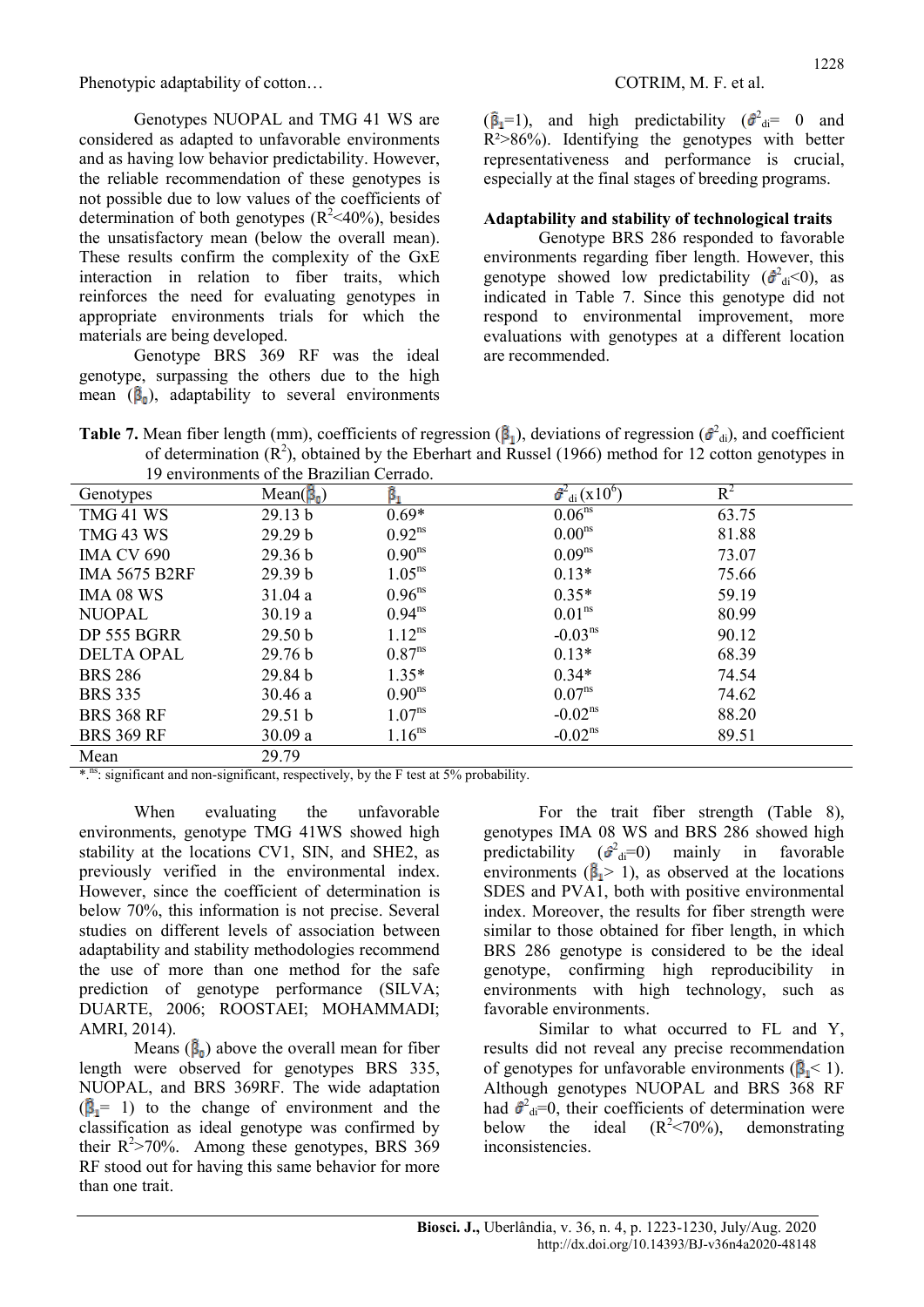|  | <b>Table 8.</b> Mean of fiber strength (UHM), coefficients of regression $(\hat{\beta}_1)$ , deviations of regression $(\hat{\beta}_d)$ , and |  |  |  |  |
|--|-----------------------------------------------------------------------------------------------------------------------------------------------|--|--|--|--|
|  | coefficient of determination $(R^2)$ obtained by the Eberhart and Russel (1966) method for 12 cotton                                          |  |  |  |  |
|  | genotypes in 19 Brazilian Cerrado environments.                                                                                               |  |  |  |  |

|                      |                        | genotypes in 19 Drazilian Certado environments. |                                            |       |  |
|----------------------|------------------------|-------------------------------------------------|--------------------------------------------|-------|--|
| Genotypes            | Mean $(\vec{\beta}_0)$ | $\widehat{\boldsymbol{\beta}}_1$                | $\theta^2_{\text{di}}$ (x10 <sup>6</sup> ) | $R^2$ |  |
| TMG 41 WS            | 32.07a                 | $1.14^{ns}$                                     | $0.51*$                                    | 69.80 |  |
| TMG 43 WS            | 30.93a                 | $1.24^{ns}$                                     | $-0.15^{ns}$                               | 87.68 |  |
| <b>IMA CV 690</b>    | 30.97 a                | $0.57*$                                         | $0.90*$                                    | 29.95 |  |
| <b>IMA 5675 B2RF</b> | 28.69 b                | $1.26*$                                         | $0.69*$                                    | 70.71 |  |
| <b>IMA 08 WS</b>     | 29.99 a                | $1.30*$                                         | 0.02 <sup>ns</sup>                         | 84.45 |  |
| <b>NUOPAL</b>        | 30.84 a                | $0.72*$                                         | $-0.05^{\text{ns}}$                        | 65.82 |  |
| DP 555 BGRR          | 28.91 b                | 0.81 <sup>ns</sup>                              | $0.35^{\text{ns}}$                         | 57.87 |  |
| <b>DELTA OPAL</b>    | 31.61a                 | 0.98 <sup>ns</sup>                              | $-0.22$ <sup>ns</sup>                      | 83.94 |  |
| <b>BRS 286</b>       | 30.45a                 | $1.26*$                                         | $0.12^{ns}$                                | 81.33 |  |
| <b>BRS 335</b>       | 29.87 <sub>b</sub>     | $1.02^{ns}$                                     | $-0.11^{\text{ns}}$                        | 81.23 |  |
| <b>BRS 368 RF</b>    | 29.50 b                | $0.62*$                                         | $-0.08ns$                                  | 60.34 |  |
| <b>BRS 369 RF</b>    | 30.01 b                | $1.02^{ns}$                                     | $0.49*$                                    | 65.44 |  |

Mean 30.32

\*.<sup>ns</sup>: significant and non-significant, respectively, by the F test at the 5% of probability.

Only genotype TMG 43 WS showed general adaptability. Thus, this genotype is the only one with wide adaptability for fiber strength, that is, it can maintain similar behavior if grown in environments similar to those reported in this study. Results revealed significant changes in genotypes behavior at different locations, reinforcing the need for developing more genotypes adapted to different environments. However, these results indicate that, since several cultivars are released continuously, they need to be evaluated in more locations and years.

## **CONCLUSIONS**

Genotype BRS 369 RF is considered as an ideal genotype regarding agronomic and technological fiber traits (except for fiber strength), revealing the best performance in multiple Brazilian Cerrado environments.

Genotype BRS 286 is predictable and responsive to environmental improvements for fiber technological traits and fiber percentage, being the most suitable for cultivation in favorable environments.

In unfavorable environment conditions, no genotype showed satisfactory performance considering more than one trait. However, genotypes TMG 43 WS and IMA 08 WS revealed stability for cotton seed yield and could be a good option for cotton producers who use low technology in the Brazilian Cerrado.

RESUMO: Estudos sobre a adaptabilidade e estabilidade são fundamentais para o melhoramento de plantas, pois são considerados uma alternativa para reduzir os efeitos da interação genótipos x ambientes (GxE) e identificar cultivares com comportamento previsível e responsivo a melhorias ambientais, subsidiando a recomendação de cultivares. Este trabalho teve como objetivo investigar a interação genótipos x ambientes em genótipos de algodoeiro cultivados no Cerrado brasileiro e identificar genótipos para ambientes favoráveis e desfavoráveis. Durante as safras 2013/2014 e 2014/2015, foram realizados 19 ensaios de competição com algodão em delineamento de blocos ao acaso, com 12 tratamentos e quatro repetições. As características produtividade de sementes de algodão, porcentagem de fibras, comprimento de fibra e resistência das fibras foram avaliadas. Os resultados revelaram interação significativa da GxE para todas as características da fibra avaliada. O genótipo BRS 369 RF revelou adaptabilidade geral e alta previsibilidade para as características da fibra avaliada.

PALAVRAS-CHAVE: Gossypium hirsutum. Adaptabilidade e estabilidade. Melhoramento de plantas.